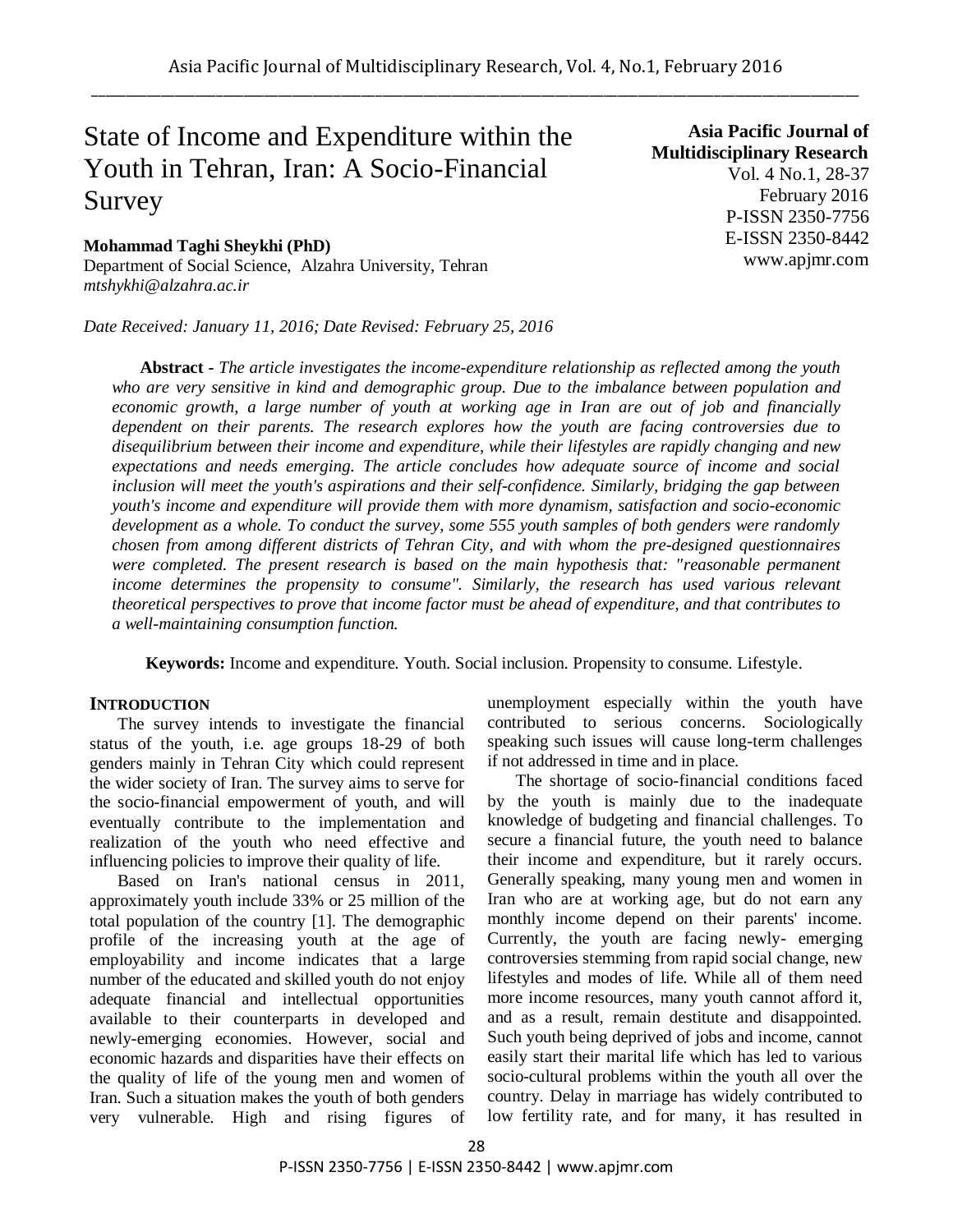infertility. Apart from, such social impacts, the scenario creates various vulnerabilities in the economy. As agreed, for a more sustainable in the economy, the personal saving rates must increase. However, it is worth mentioning that low personal savings by the youth would be detrimental to a country's economy. On the other hand, making sound personal investment decisions by the youth would have a positive impact on the Iranian economy, and would lead to economic prosperity as a whole.

However, investing in children and youth would transform their lives and their healthy development. It will also lead to their economic and social progress. Similarly, planning for the youth income would dynamize the mainstream of the economy, and the vicious circle will continue. Creation of an enabling environment in which young men and women get their rights, gives them access to constructive information and educational services, which would eventually pay the youth and the society. While that would empower social and economic processes, the youth will also realize their potential as agents for social change and development. Therefore, raising the profile of the young men and women in Iran by providing them with income and occupations, would lead to positive returns for the youth as well as the society. Such a motivation will increase the social responsibility of the youth, followed by their improved quality of life.

However, promoting the financial capabilities of young men and women in Iran will first of all prevent them from vulnerabilities and many other deprivations. Decentralization of planning and investment will highly help the youth get occupations and access to regular income to meet their expanding needs. Notwithstanding, creation of balance between the income and expenditure of the youth will result in their improved health status, social networks, their jobs and earnings, their subjective well-being, the environment quality, their housing and their quality of life as a whole. Though the young generation under the age of 30 prefers to have paid jobs, but very few succeed, many remain unsuccessful, and some are engaged in self-employed jobs, or so to say free jobs.

While money is not expected to purchase happiness, it is an important means to achieve higher standard living, a decent life, and thus greater wellbeing, and the absence or shortage of which will result in socio-economic challenges. Youth net-adjusted disposable income is the amount of money that a young man or woman earns each month/year after taxes and transfers. In the present article, it refers to the money available to a young man or woman for spending on goods and services. Holding an occupation includes many important benefits such as: providing a source of income, sustaining social inclusion, reaching one's own aspirations and improving skills and competencies, with special reference to the youth.

## **METHODS**

The research techniques used in the present research to yield the intended social data is based on a mixed-method strategy of investigation. While the main technique of study in the present research is administering questionnaires, the researcher also used interview method as per need. In addition, documents and books were also used as major sources of inquiries. In the theoretical section, the author has referred to relevant theories, approaches and literature reviews. In completing the research, 555 samples of both genders were consulted to produce a reliable and valid work. The research is based on the main hypothesis that: "reasonable permanent income determines the propensity to consume". However, the researcher used both the quantitative and qualitative methods to reflect the financial conditions of the youth in terms of income and expenditure in a changing urban society.

## **Theoretical Perspectives**

Youth unemployment that leads to income problems, is often seen in terms of moral crisis. It is in practice, when jobs are extremely hard to obtain. However, more than 40 percent of the world's unemployed are youth [2]. In most parts of the world, youth unemployment exceeds that among older people [3]. However, many young people are underemployed, meaning that they have insufficient work to keep them fully occupied which means that they earn inadequate income to be able to meet their basic needs. They may also usually have poor-quality employment in informal sector. There are many views why unemployment is high within the youth. Some stem from population, but in addition, there are many more reasons responsible for the problem [3] .Youth unemployment rates are much in conjunction with adult unemployment as well as the conditions of economic growth. However, youth labor force cannot compete for occupations that require skills at high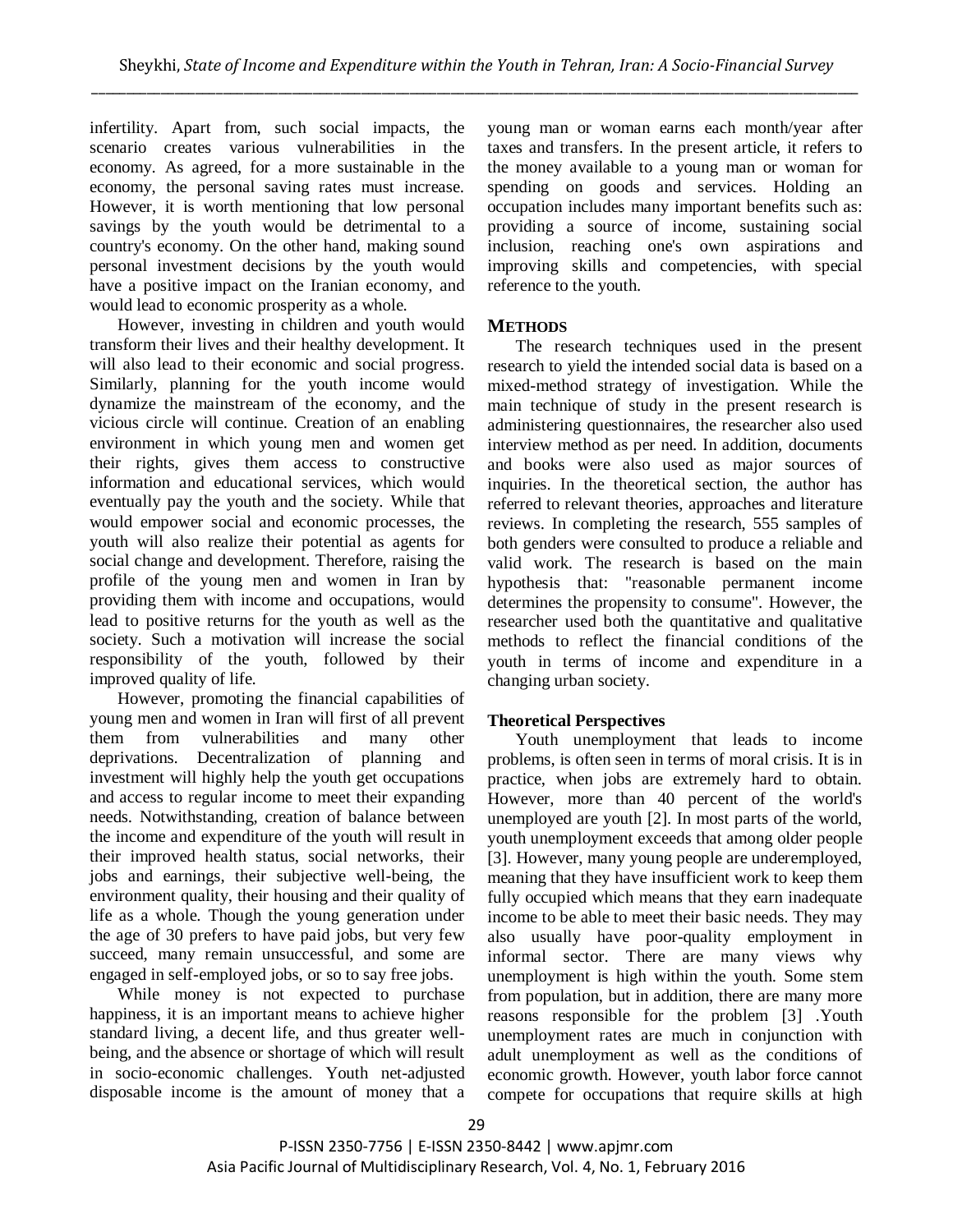levels and maturity as far as experience is concerned. Therefore, such criteria are valued and counted for in employment occasions.

Similarly, youth unemployment/income issue is much subject to economic decline. For example, labor market has structurally declined in Central Asia, and there are uncertain prospects to school leavers [4]. If we go back to Soviet era, in a country like Kazakhstan, there were a lot of opportunities available to youth who left schools and universities, especially for those with parents of high social standing [5].

As far as the developing countries are concerned, unemployment is concentrated among selected social groups of the youth; especially the poor. However, the gender distribution of unemployment is not very clear among the youth. In this regard, women usually have lower chances as compared with men. For example, in Jamaica and Iran where educational attainment is higher among females than males, women are more subject to unemployment [3]. In societies where education gives self-respect to the youth such as India, they are not willing to work as laborers [6]. As a result, youth unemployment can lead to marginalization, exclusion, frustration, low selfesteem and sometimes to acts that create burdens on society [2]. However socio-economic change has contributed to a fresh occasions/opportunities that enable youth of both genders to be selective in choosing their employment [7].

The state of having sufficient independent income to live on, is an important indicator of youth independent lives, and without which challenges will emerge [8]. However, if the youth can generate income that is greater than their expenditures, then they would feel comfortable and happy. To harmonize income with expenditure, and to prevent bankruptcy, simple living is advised, or other strategies to reduce expenses. Based on passive source of income or unearned income such as rentals, or interest from a bank account etc., if stopped, income and expenditure do not cope with each other, and thus challenges will emerge.

Strain theories also predict a link between economic deprivation and youth violence [9]. By that is meant; absence of income, or an unbalanced income- expenditure relationship is very likely to lead to rebellion and other social vulnerabilities. Similarly, based on economic theories of crime, poverty lay the ground, while inequality servers to further exacerbate the situation [10], [11], [12].

Income and employment theory represents the level of expenditure by the people in the course of time. Keynes also offered new thinking on income and employment theory with the publication of General Theory of Employment, Interest and Money (1936). Based on this theory, transactions are two-sided, and that is: one person's income is another person's expenditure. Therefore, fall in incomes further reduces consumer demand, and it eventually reduces the rate of savings [13].

Consumption function as a response to income creates economic transactions, economic prosperity, and a state of tranquility for the youth. Consumption is based on current income, and ignores potential future income [14]. Consumption is also relative to production. Therefore, consumption or somehow expenditure has to be analyzed in the context of a person's production/income [15]. As developing countries are copying the consumption patterns and modes of the developed economies, that will create shortage that earth could not fulfill. Therefore, affordable policies and strategies need to be adopted and practiced.

Modernization theory has multi-dimensionally affected the youth with special reference to those of the developing world through education, industrialization, urbanization etc [16]. This process is rapidly continuing in new dimensions such as the electronics and communications. Mass education is assessed as both a requirement for, and an indicator of modernity [17]. Education as a platform has largely transformed the value system of the youth, their socioeconomic expectations, and their lifestyles. Such circumstances motivate the youth to have access to adequate incomes leading to new expenditures in terms of goods and services. Human capital theory which is known as a drive for economic growth originates from modernization theory. On the country, lack of skills and education among the young labor force in the Third World countries is believed to hold back productivity. Therefore, children are a resource to be invested in [18]. As a result, both education and technologies such as schools and immunization contribute and improve the health of the future workforce.

Policies inspired from modernization have large impacts on youth apart from schooling and immunization. For example, investment in industrialization led to rapid urbanization which is gradually followed by new expectations and new ways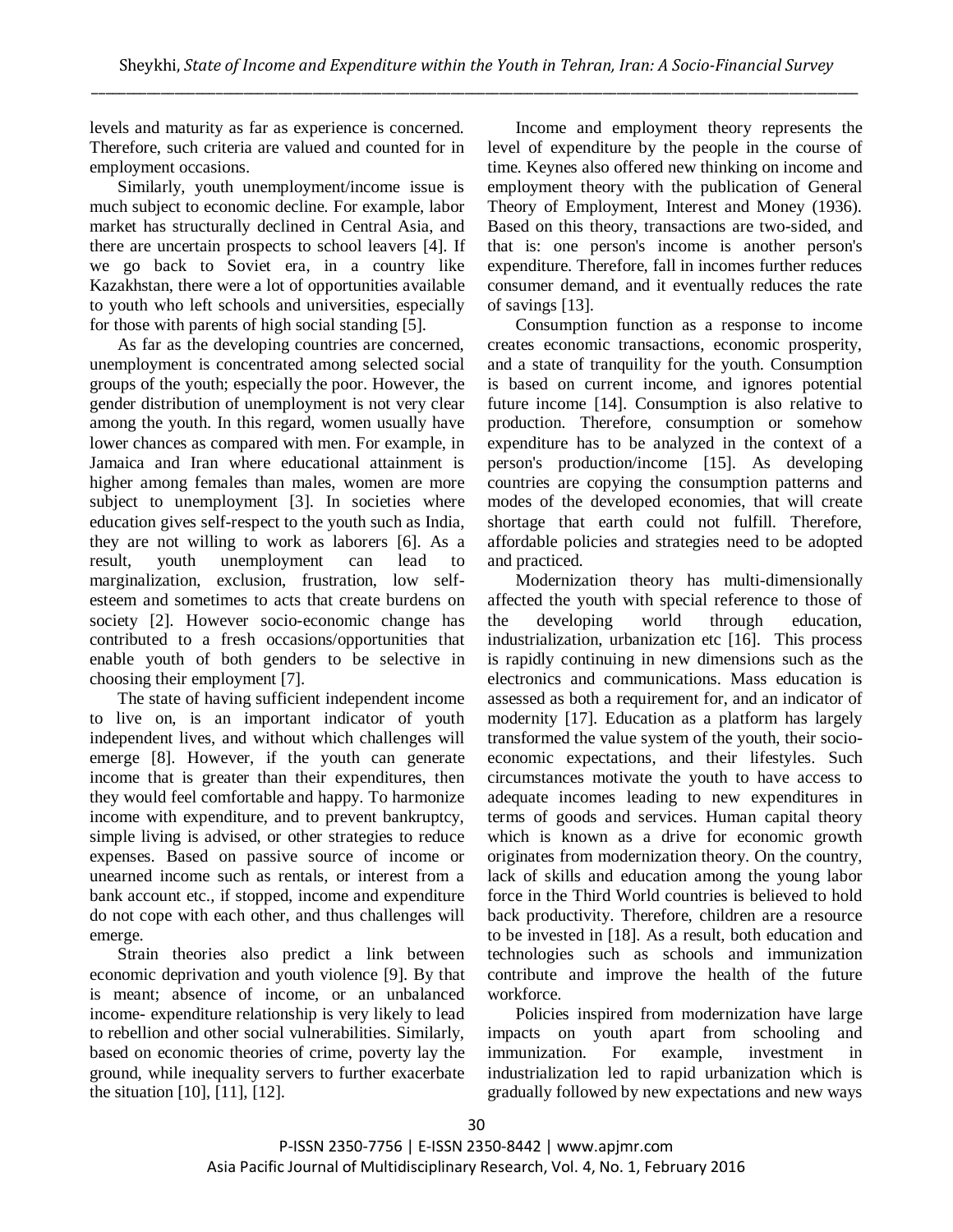of life. In modern times, the youth expect formal employment that is not always fulfilled. Under such circumstances the youths' income and expenditures do not remain balanced.

## **Socialism and dependency theory**

Some of the countries that got independence from 1950 onwards, partly rejected the Western-style of development, and instead chose the policies/ideologies based on Marxist thoughts and institutions. These countries are ranked as China, Chile, Cuba and Ethiopia. Though it was implemented differently from nation to nation, in this process, land, mineral resources and industries were nationalized, and foreign trade and investment brought under state control, followed by rigid price controls [19]. The purpose of such development was to benefit the lower classes, and not just the owners of capital. In that, youth employment and income were assured and fulfilled according to the governing standards. Based on Marxian thought and dependency theory, social investment on children and youth is highly emphasized and desirable. In that, children are more considered legitimate subjects of government intervention. They are considered as a nation's future.

## **Youth and Housing**

In Iran and especially in Tehran City, housing costs absorb the largest part of household budget, and thus, it represents the heaviest expenditure for a large number of individuals and families especially the youth. Therefore, it is currently a challenging issue for the youth; even preventing them from marrying and starting a married life. Similarly, as the joint family system is not there anymore, and generally nuclear family system is prevalent, the new norms and values are not compatible with the youth income-expenditure relationship. In the past three decades Iran's youth number has been increasing beyond the socioeconomic carrying capacity of the country, and beyond the necessary infrastructures. This emerging gap has created numerous challenges and issues for the youth. However, low-income youth are pulled towards illegal activities and other socio-economic vulnerabilities. Under the slow economic growth in Iran in the past three decades, a large number of young men and women of age groups 18-29 are unemployed. They are the persons who are not currently working, but are willing to do so.

Generally, females have low labor force participation chance, and that contributes to shortage of income within them  $-$  leading to eventually delay in marriage. Therefore, the scenario makes young females vulnerable in different respects. Nonetheless there are high hopes and prospects for more female participation and employment in urban areas with special reference to university-educated females under the recent landmark deal with world powers and the socio-political developments in Iran.

Humans as social creatures are highly dependent on social network, and if stronger, they can have better access to jobs, services and various opportunities. On the contrary, lack of poor social network may lead to limited economic opportunities, and ultimately the appearance of isolation. Similarly, the emerging conditions could result in failure of personal aspirations. Similarly, education and training are two elements necessary for the youth development and economic well-being. The above-mentioned factors have a direct impact on the quality of youth housing.

The importance of housing needs no emphasis; it is one of our primary needs of life. Housing issues in Iran are associated much to social and economic conditions of the country. Poverty being a multidimensional problem, and a major challenge all over the globe, its solutions are country specific [20]. Therefore, an effective strategy is needed to tackle the problems of development and poverty  $-$  beginning with economic conditions of the youth, their resources and productivity. To reach the objective, youth employment and income- generating programs need to be put on the agenda.

## **Youth and Change**

Youth are described as agents of change, or so to say, the "barometer of social change". They are subject to any changes at world level, and respond most effectively to them. However, the generational divide should not become a social divide. The new society must seek to prevent exclusion, integrate the young and the old, and the rich and the poor. Therefore, young people are expected to establish themselves in a new social context, and deal with any vulnerability, the new world provides new possibilities as well as threats. However, one of the challenges as recognized, being faced by the youth in modern times is the income of the youth in countries like Iran with very young population structure with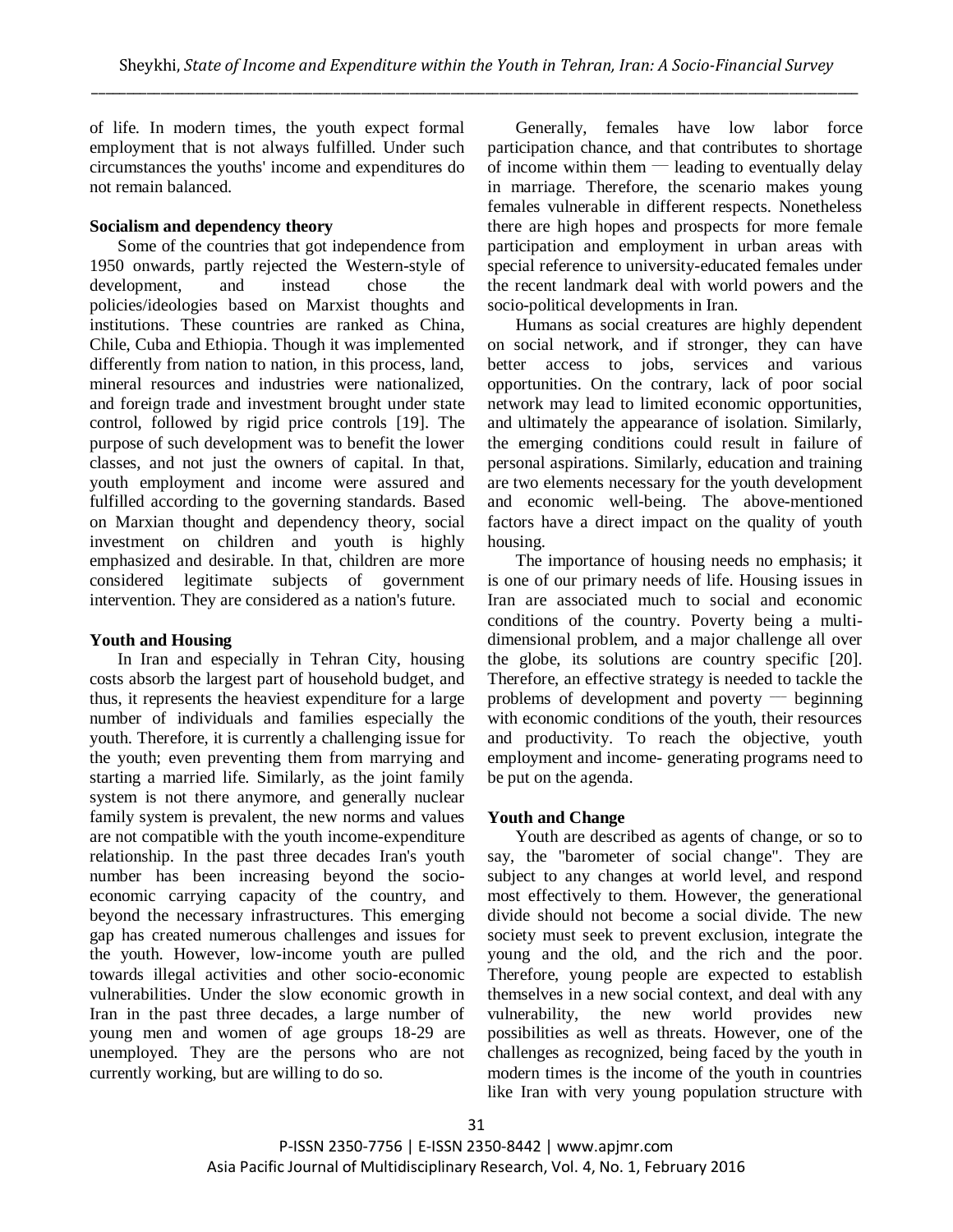the median age of 28.3 in 2015 (Consus:2011). Iran's human development index (HDI) has largely changed in the past recent decades. In that, greater number of youth have obtained university degrees at graduate and post graduate levels, but income and employment opportunities have not developed as such. The gap create, has resulted in income and expenditure problems within the youth.

#### **Literature Review**

As a result of population explosion, the urban areas such as Tehran in Iran are facing income and employment within the increasing youth. Like many other developing countries, Iran is also a victim of rapid increase in its urban population resulting in employment chaos. The scenario has contributed to income and expenditure challenges with special reference to the young population age group of both genders. However, the emerging phenomenon has brought about various vulnerabilities. Factors responsible for the emerging situation include numbers, density and heterogeneity of population [21]. Though in the past only young men expected occupations and income, Now-a-days young women also expect the same, and the shortage of which is a matter of concerns for them too. Therefore, this is where the challenges and complications of income and expenditure start from within the youth in Iran. Thus, if the fundamental features of urban environment are not in place, a range of urban social behavior would  $emerge$  — leading to social problems caused by the shortage and imbalance of income and expenditure within the youth.

According to social mobility theory [22], though stability of modern industrial society is maintained, yet controversies emerge due to increasing job seekers with special reference to the youth in urban areas. Another perspective denotes that technology is responsible for the nature of social relations including income, employment and housing conditions [23]. However, the social interactions of the individuals are influenced by their economic ability. Likewise, economic sociology identifies the relationship between economic conditions of the youth and their income-expenditure proportion [24].



*Figure 1. The impacts of structural adjustment policies on youth*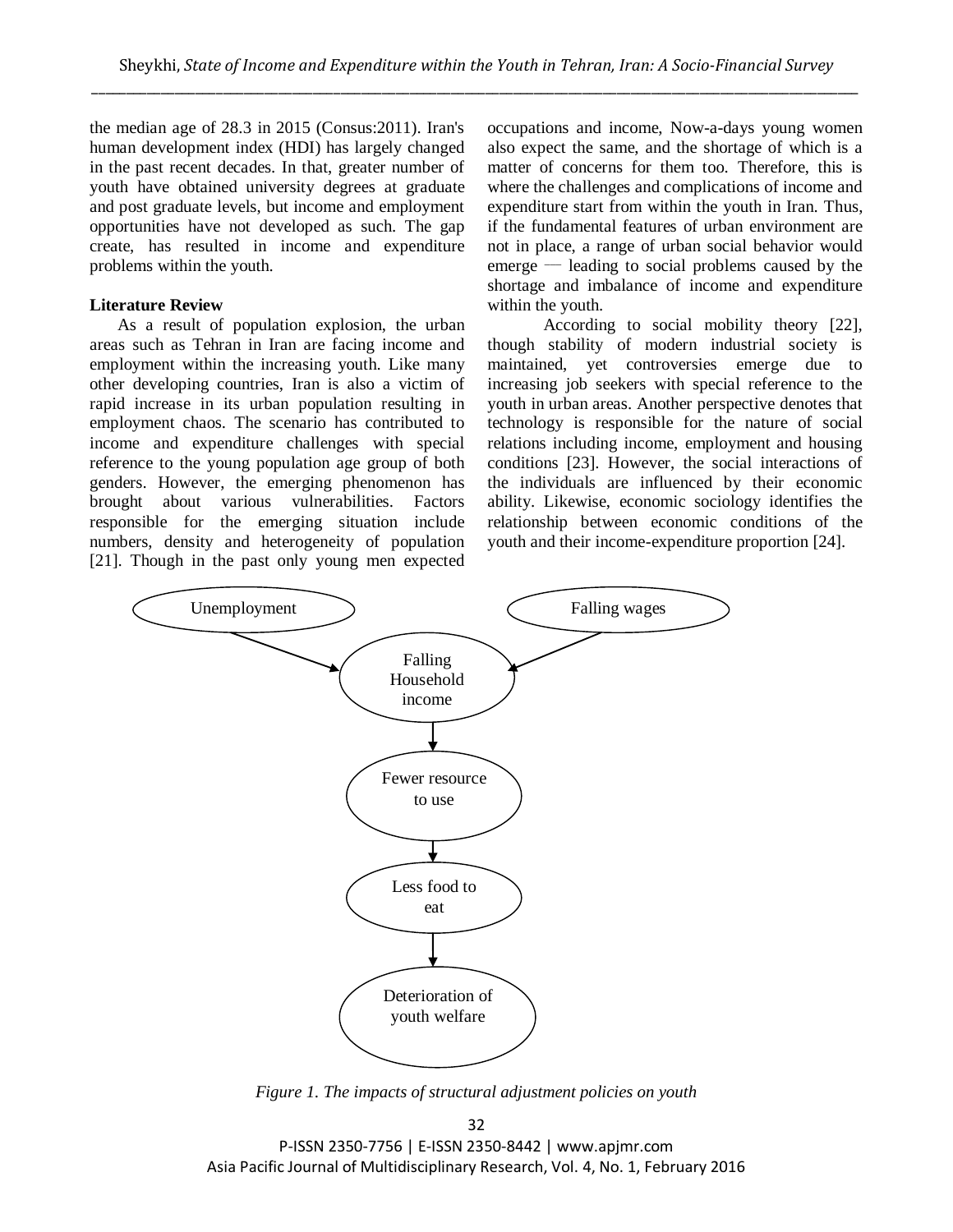|           | Table 1. Classification of Youth by Age and Gender in Tehran City |               |              |               |                |               |  |
|-----------|-------------------------------------------------------------------|---------------|--------------|---------------|----------------|---------------|--|
|           | <b>Total</b>                                                      |               | <b>Total</b> |               | <b>Females</b> |               |  |
| Age       |                                                                   | $\frac{6}{9}$ |              | $\frac{6}{9}$ |                | $\frac{0}{0}$ |  |
| Total     | 555                                                               | 100           | 211          | 38            | 344            | 62            |  |
| Age 15-17 | 32                                                                | 5.8           | 19           | 3.4           | 13             | 2.3           |  |
| Age 18-20 | 121                                                               | 21.8          | 26           | 4.7           | 95             | 17.1          |  |
| Age 21-23 | 160                                                               | 28.8          | 53           | 9.5           | 107            | 19.3          |  |
| Age 24-26 | 121                                                               | 21.8          | 49           | 8.8           | 72             | 13            |  |
| Age 27-29 | 121                                                               | 21.8          | 64           | 115           | 57             | 10.3          |  |

| Table 2: Classification of Youth by Gender and Occupational Status in Tehran City |     |               |     |                 |                   |               |    |                           |  |  |
|-----------------------------------------------------------------------------------|-----|---------------|-----|-----------------|-------------------|---------------|----|---------------------------|--|--|
|                                                                                   |     | <b>Total</b>  |     | <b>Employed</b> | <b>Unemployed</b> |               |    | <b>Part Time Employed</b> |  |  |
| Gender/Age                                                                        |     | $\frac{6}{6}$ |     | $\frac{6}{9}$   |                   | $\frac{6}{9}$ |    | $\frac{0}{0}$             |  |  |
| Total                                                                             | 555 | 100           | 267 | 48.1            | 244               | 44            | 44 | 7.9                       |  |  |
| Males 15-29                                                                       | 211 | 38            | 102 | 18.3            | 93                | 16.7          |    |                           |  |  |
| Females 15-29                                                                     | 344 | 62            | 165 | 29.8            | 151               | 27.2          |    | 4.9                       |  |  |

|  | Table 3: Classification of Youth by Gender, Age and Marital Status in Tehran City |  |
|--|-----------------------------------------------------------------------------------|--|
|  |                                                                                   |  |

| Gender/Age    |     | <b>Total</b>  |     | Married       | <b>Single</b> |               |  |
|---------------|-----|---------------|-----|---------------|---------------|---------------|--|
|               |     | $\frac{6}{9}$ |     | $\frac{6}{9}$ |               | $\frac{6}{9}$ |  |
| Total         | 555 | 100           | 178 | 32.1          | 377           | 67.9          |  |
| Males 15-29   | 211 | 38            | 68  | 12.2          | 143           | 25.8          |  |
| Females 15-29 | 344 | 62            | .10 | 19.9          | 234           | 42.1          |  |

Table 4: Classification of Youth by Gender, Age and Educational Level in Tehran City

| Gender/Age    |     | Total         | <b>Below High</b><br><b>School</b><br>Graduation |               |     | <b>High School</b><br><b>Graduation</b> |    | <b>Associate's</b><br><b>Degree</b> |    | <b>BA./BBs</b> |    | Mr./Ms.       | Ph.D.         |
|---------------|-----|---------------|--------------------------------------------------|---------------|-----|-----------------------------------------|----|-------------------------------------|----|----------------|----|---------------|---------------|
|               |     | $\frac{0}{0}$ |                                                  | $\frac{0}{0}$ |     | $\frac{0}{0}$                           |    | $\frac{6}{9}$                       |    | $\frac{0}{0}$  |    | $\frac{6}{6}$ | $\frac{0}{0}$ |
| Total         | 555 | 100           | 60                                               | 10.8          | 236 | 42.5                                    | 85 | 15.3                                |    | 27.2           | 19 | 3.4           | 0.7           |
| Males 15-29   | 211 | 38            | 23                                               | 4.1           | 90  | 16.2                                    | 32 | 5.8                                 |    | 10.3           |    |               | 0.3           |
| Females 15-29 | 344 | 62            | 37                                               | 6.7           | 146 | 26.4                                    | 53 | 9.5                                 | 94 | 16.9           |    |               | 0.4           |

Table 5: Classification of Youth by Gender , Age and Educational Status in Tehran City

| Gender/Age    |     | Total         |     | <b>Married</b> | <b>Single</b> |               |  |
|---------------|-----|---------------|-----|----------------|---------------|---------------|--|
|               |     | $\frac{6}{6}$ |     | $\frac{6}{10}$ |               | $\frac{6}{9}$ |  |
| Total         | 555 | 100           | 272 | 49             | 283           | 51            |  |
| Males 15-29   | 211 | 38            | 103 | 18.6           | 108           | 19.4          |  |
| Females 15-29 | 344 | 62            | 169 | 30.4           | 175           | 31.6          |  |

Table 6: Classification of Youth by Gender, Age and their Accommodation Status in Tehran City

|               |     | <b>Total</b>  |     | <b>Living with Family</b> |      | <b>Living Alone</b> | <b>Living in Hostel</b> |      |  |
|---------------|-----|---------------|-----|---------------------------|------|---------------------|-------------------------|------|--|
| Gender/Age    |     | $\frac{0}{0}$ |     | $\frac{6}{6}$             |      | $\frac{6}{6}$       |                         | $\%$ |  |
| Total         | 555 | .00           | 389 | 70.1                      | l 38 | 24.9                | 28                      |      |  |
| Males 15-29   | 211 | 38            | 148 | 26.6                      | 52   | 9.5                 |                         | 1.9  |  |
| Females 15-29 | 344 | 62            | 241 | 43.4                      | 86   | 15.4                |                         |      |  |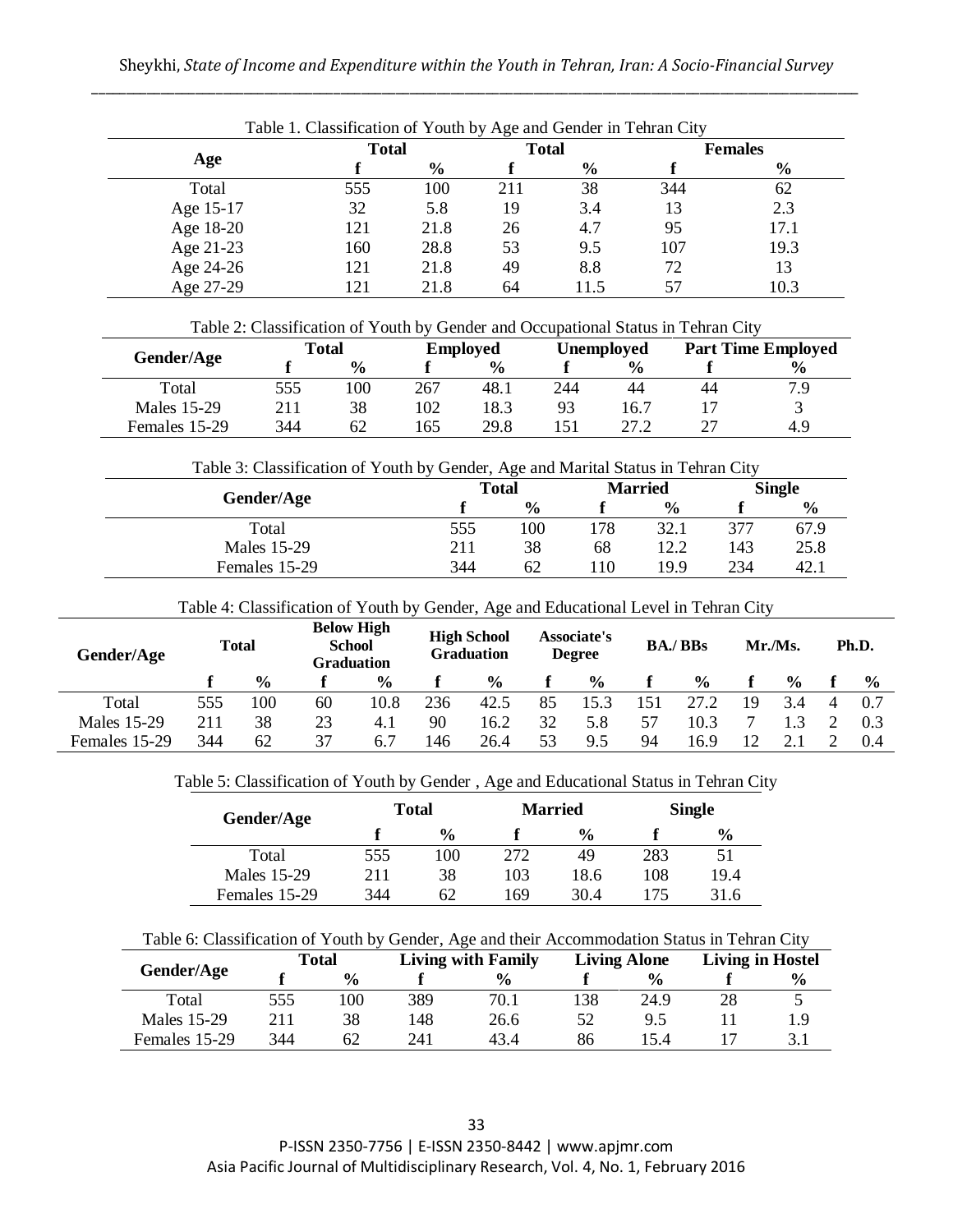| Gender/Age    |     | Total         |     | <b>Self</b>   |     | Family        |    | Other         |
|---------------|-----|---------------|-----|---------------|-----|---------------|----|---------------|
|               |     | $\frac{6}{9}$ |     | $\frac{6}{9}$ |     | $\frac{0}{0}$ |    | $\frac{6}{9}$ |
| Total         | 555 | 100           | 193 | 34.8          | 331 | 59.6          |    | 5.6           |
| Males 15-29   | 211 | 38            | 73  | 13.2          | 126 | 22.7          | 12 | 2.1           |
| Females 15-29 | 344 | 62            | 120 | 21.6          | 205 | 37            | 19 | 3.5           |

| Table 7: Classification of Youth by Gender, Age and How They are Financially Supported in Tehran City |  |  |  |  |
|-------------------------------------------------------------------------------------------------------|--|--|--|--|
|                                                                                                       |  |  |  |  |
|                                                                                                       |  |  |  |  |
|                                                                                                       |  |  |  |  |

|               | Table 8: Classification of Youth by Gender, Age and Their Entry Years to Work in Tehran City |               |     |                     |              |               |              |               |                      |               |  |
|---------------|----------------------------------------------------------------------------------------------|---------------|-----|---------------------|--------------|---------------|--------------|---------------|----------------------|---------------|--|
| Gender/Age    |                                                                                              | Total         |     | Less than 1<br>Year | 1 to 2 Years |               | 3 to 5 Years |               | More than 5<br>Years |               |  |
|               |                                                                                              | $\frac{0}{0}$ |     | $\frac{0}{0}$       |              | $\frac{0}{0}$ |              | $\frac{0}{0}$ |                      | $\frac{0}{0}$ |  |
| Total         | 555                                                                                          | 100           | 246 | 44.3                | 98           | 17.7          | 126          | 22.7          | 85                   | 15.3          |  |
| Males 15-29   | 211                                                                                          | 38            | 94  | 16.4                | 37           | 6.7           | 48           | 8.6           | 32                   | 5.8           |  |
| Females 15-29 | 344                                                                                          | 62            | 152 | 27.5                | 61           | 10.9          | 78           | 14.1          | 53                   | 9.5           |  |

Table 9: Classification of Youth by Gender, Age and the Year of Unemployment from the Time They were Entitled to Work in Tehran City

| Gender/Age    |     | Total         | Less than 1 Year |               | 1 to 2 Years |               | 3 to 5 Years |               | More than 5<br><b>Years</b> |               |
|---------------|-----|---------------|------------------|---------------|--------------|---------------|--------------|---------------|-----------------------------|---------------|
|               |     | $\frac{0}{0}$ |                  | $\frac{0}{0}$ |              | $\frac{0}{0}$ |              | $\frac{0}{0}$ |                             | $\frac{6}{9}$ |
| Total         | 555 | 100           | 333              | 60            | 121          | 21.3          | 58           | 10.5          | 43                          | 7.7           |
| Males 15-29   | 211 | 38            | 127              | 22.8          | 46           | 8.3           | 22           |               |                             | 2.9           |
| Females 15-29 | 344 | 62            | 206              | 37.2          | 75           | 13.5          | 36           | 6.5           |                             | 4.8           |

Table 10: Classification of Youth by Gender, Age and the Number of Siblings in Tehran City

| Gender/Age    |     | <b>Total</b>  | 1 Sibling |               | 2 Siblings |               | 3 Siblings |               | 4 and more<br><b>Siblings</b> |               |
|---------------|-----|---------------|-----------|---------------|------------|---------------|------------|---------------|-------------------------------|---------------|
|               |     | $\frac{0}{0}$ |           | $\frac{0}{0}$ |            | $\frac{0}{0}$ |            | $\frac{0}{0}$ |                               | $\frac{6}{9}$ |
| Total         | 555 | 100           | 118       | 21.3          | 58ء        | 28.5          | 17ء        | 21.1          | 162                           | 29.2          |
| Males 15-29   | 211 | 38            | 45        | 8.1           | 60         | 10.5          | 44         |               | 62                            | 11.1          |
| Females 15-29 | 344 | 62            | 73        | l3.2          | 98         | 17.6          | 73         | l 3.1         | 100                           | 18.1          |

| Table 11: Classification of Youth by Gender, Age & Rate of Satisfaction with Life in Tehran City |  |  |  |  |
|--------------------------------------------------------------------------------------------------|--|--|--|--|
|--------------------------------------------------------------------------------------------------|--|--|--|--|

|  | Total         |     |               | Verv much |                | <b>Much</b> |               | Little |               |
|--|---------------|-----|---------------|-----------|----------------|-------------|---------------|--------|---------------|
|  | Gender/Age    |     | $\frac{6}{9}$ |           | $\frac{6}{10}$ |             | $\frac{6}{6}$ |        | $\frac{6}{9}$ |
|  | Total         | 555 | 100           | 94        | 16.9           | 292         | 52.6          | 169    | 30.3          |
|  | Males 15-29   | 211 | 38            | 36        | 6.4            | 10          | 1.8           | 64     | 11.6          |
|  | Females 15-29 | 344 | 62            | 58        | 10             | 181         | 32.6          | 105    | 18.9          |

| Table 12: Classification of Youth by Gender, Age and Passage of Life Marginally in Tehran City |     |               |    |               |     |               |    |                       |
|------------------------------------------------------------------------------------------------|-----|---------------|----|---------------|-----|---------------|----|-----------------------|
|                                                                                                |     | Total         |    | <b>Yes</b>    |     | No            |    | <b>To Some extent</b> |
| Gender/Age                                                                                     |     | $\frac{0}{0}$ |    | $\frac{0}{0}$ |     | $\frac{6}{6}$ |    | $\frac{6}{6}$         |
| Total                                                                                          | 555 | 100           | 95 |               | 283 |               |    | 31.9                  |
| Males 15-29                                                                                    | 211 | 38            | 36 | 6.5           | 108 | 194           | 67 |                       |

Table 13: Classification of Youth by Gender, Age and State of Health of the Respondents in Tehran City

10.6

175

31.6

110

19.8

59

Females 15-29

344

62

| Gender/Age    |     | Total         |     | <b>Healthy</b> |    | To Some extent Healthy |    | <b>Sick</b>   |
|---------------|-----|---------------|-----|----------------|----|------------------------|----|---------------|
|               |     | $\frac{6}{6}$ |     | $\frac{6}{6}$  |    | $\frac{0}{0}$          |    | $\frac{6}{9}$ |
| Total         | 555 | 100           | 503 | 90.6           | 42 |                        | 10 | 1.8           |
| Males 15-29   | 211 | 38            | 191 | 34.5           | 16 | 2.9                    |    |               |
| Females 15-29 | 344 | 62            | 312 | 56.2           | 26 | 4.7                    |    |               |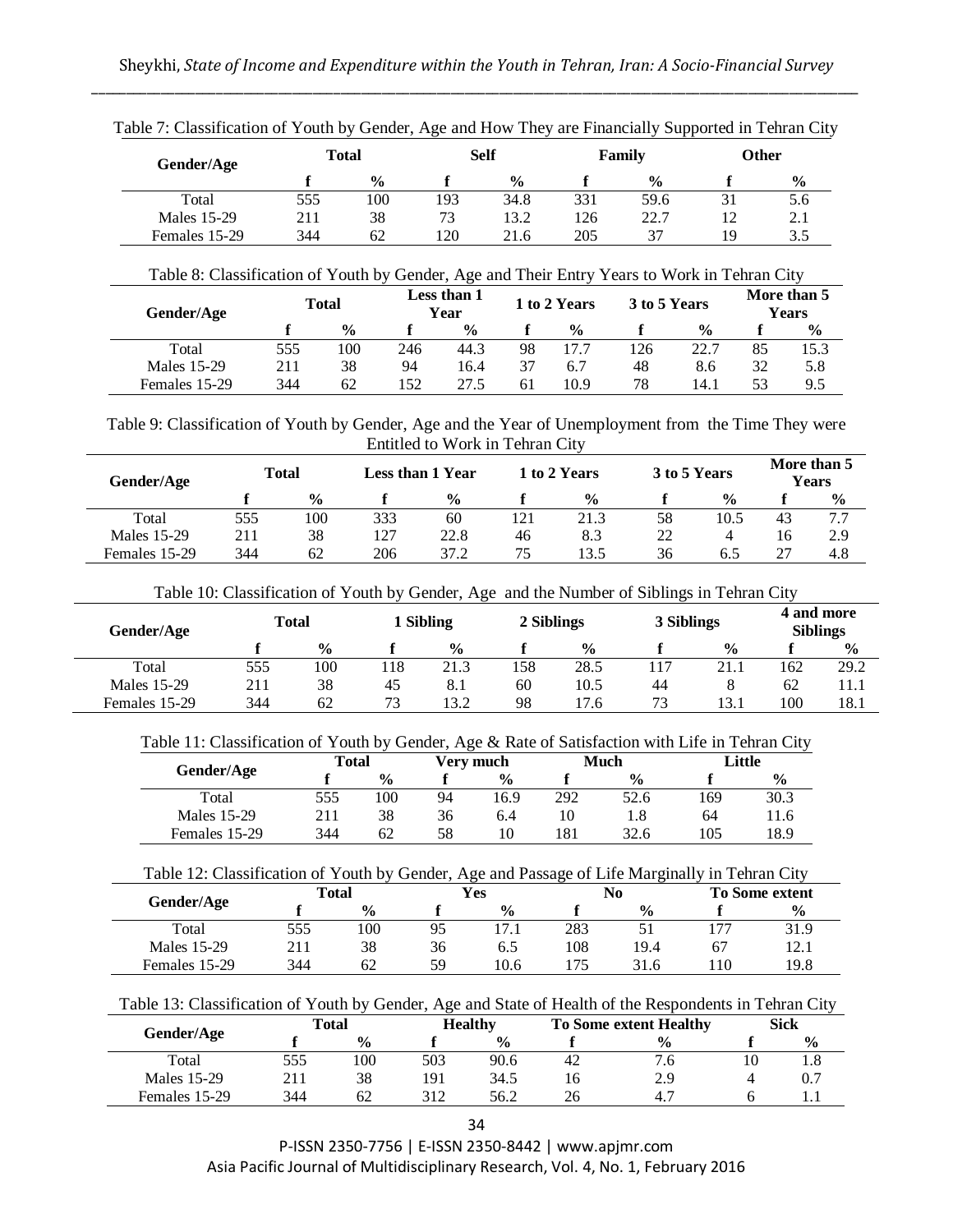| Gender/Age                                                                                            |              | <b>Total</b><br><b>Holding Insurance</b> |               |                     |               | <b>Without Insurance</b> |                       |               |               |                 |
|-------------------------------------------------------------------------------------------------------|--------------|------------------------------------------|---------------|---------------------|---------------|--------------------------|-----------------------|---------------|---------------|-----------------|
|                                                                                                       |              | f                                        | $\frac{0}{0}$ | $\mathbf f$         |               | $\frac{0}{0}$            | f                     |               | $\frac{0}{0}$ |                 |
| Total                                                                                                 |              | 555                                      | 100           | 450                 |               | 81.1                     | 105                   |               | 18.9          |                 |
| <b>Males</b> 15-29                                                                                    |              | 211                                      | 38            | 171                 |               | 30.8                     | 40                    |               | 7.2           |                 |
| Females 15-29                                                                                         |              | 344                                      | 62            | 279                 |               | 50.3                     | 65                    |               | 11.7          |                 |
| Table 15: Classification of Youth by Gender, Age & Average Transportation Expenditures in Tehran City |              |                                          |               |                     |               |                          |                       |               |               |                 |
|                                                                                                       |              | <b>Total</b>                             |               | Less than \$100     |               |                          | $$100-149$            |               |               | \$150 and More  |
| Gender/Age                                                                                            | f            | $\frac{6}{6}$                            |               | f                   | $\frac{6}{6}$ | f                        | $\frac{6}{9}$         |               | f             | $\frac{6}{6}$   |
| Total                                                                                                 | 555          | 100                                      |               | 442                 | 79.6          | 82                       | 14.8                  |               | 21            | 5.6             |
| <b>Males</b> 15-29                                                                                    | 211          | 38                                       |               | 168                 | 30.3          | 31                       | 5.6                   |               | 12            | 2.1             |
| Females 15-29                                                                                         | 344          | 62                                       |               | 274                 | 49.4          | 51                       | 9.2                   |               | 19            | 3.5             |
| Table 16: Classification of Youth by Gender, Age and Financial Dependency on Family in Tehran City    |              |                                          |               |                     |               |                          |                       |               |               |                 |
|                                                                                                       |              |                                          |               |                     |               |                          |                       |               |               |                 |
|                                                                                                       | <b>Total</b> |                                          |               | Not at all          |               | To Some extent           |                       | <b>Much</b>   |               | <b>Entirely</b> |
| Gender/Age                                                                                            | $\mathbf f$  | $\frac{0}{0}$                            | f             | $\frac{0}{0}$       | f             | $\frac{0}{0}$            | f                     | $\frac{0}{0}$ | f             | $\frac{0}{0}$   |
| Total                                                                                                 | 555          | 100                                      | 132           | 23.8                | 172           | 31                       | 91                    | 16.4          | 160           |                 |
| <b>Males</b> 15-29                                                                                    | 211          | 38                                       | 73            | 13.2                | 81            | 14.6                     | 19                    | 3.4           | 38            |                 |
| Females 15-29                                                                                         | 344          | 62                                       | 59            | 10.6                | 91            | 16.4                     | 72                    | 13            | 122           | 22              |
| Table 17: Classification of Youth by Gender, Age and Regular Income Generation in Tehran City         |              |                                          |               |                     |               |                          |                       |               |               |                 |
|                                                                                                       |              | <b>Total</b>                             |               | <b>Sufficiently</b> |               |                          | <b>To Some extent</b> |               | Not at all    | 28.8<br>6.8     |
| Gender/Age                                                                                            | f            | $\frac{0}{0}$                            |               | f                   | $\frac{6}{9}$ | f                        | $\frac{0}{0}$         |               | F             | $\frac{0}{0}$   |
| Total                                                                                                 | 555          | 100                                      |               | 116                 | 20.9          | 191                      | 34.4                  |               | 248           | 44.7            |
| Males 15-29                                                                                           | 211          | 38                                       |               | 44                  | 7.9           | 73                       | 13.1                  |               | 94            | 17              |

Table 14: Classification of Youth by Gender, Age and State of Health Insurance in Tehran City

### **Income-Expenditure Equilibrium**

Income ladder of female respondents respectively indicates 137 (24.7%) as having no monthly income, 38 (6.9%) having monthly income equivalent to less than US  $$ 150$ , some 29 (5.2%) drawing monthly income equivalent to US \$ 150 and 199. Another group of female respondents 27 (4.8%) people asserted to draw monthly income equivalent to US \$ 200-249, followed by another group of respondents 20 (3.6%) drawing monthly income equivalent to US \$ 250 and 299. The sixth column of the young respondents 16 (2.9%) people indicate drawing monthly income equivalent to US \$ 300 and 349, followed by another group of female respondents 19 (3.5%) declaring their monthly income equivalent to US \$ 350 and 399. The ninth income group 27 (4.9%) indicates monthly income equivalent to US \$ 400 and 449, followed by 30 (5.5%) of female respondents drawing monthly income equivalent to US \$ 450 and above.

Out of 211 (38%) males, 69(12.5%) asserted to bear monthly expenditure of equivalent to less than US \$ 150, followed by 54 (9.8%) bearing monthly expenditures of US \$ 150 and 199. Similarly, 30 (5.4%) of the respondents reported to spend equivalent to US \$ 200 and 249 as their monthly expenditure, followed by 22 (4%) respondents who asserted to spend equivalent to US \$ 250 and 299. Another group of young respondents 10 (1.8%) expressed to spend equivalent to US \$300 and 349 as their monthly expenses. The sixth group of youth comprising of  $12(2.1\%)$  declared to spend equivalent to US \$ 350 and 399 as their monthly expenditure, followed by another group of 5 (0.8%) of respondents who declared to spend US \$ between 400 and 449 as their monthly expenditure. The last group of 8 (1.5%) of respondents declared to spend equivalent to US \$ 450 and above as their monthly expenditure.

#### **DISCUSSION**

The chain of unemployment, falling wages, falling income, and as a result, fewer resources to use, less food to eat, would lead to deterioration of youth welfare. Income-expenditure approach has a direct relationship with the quality of life of all the people; especially with that of the youth. Any change in price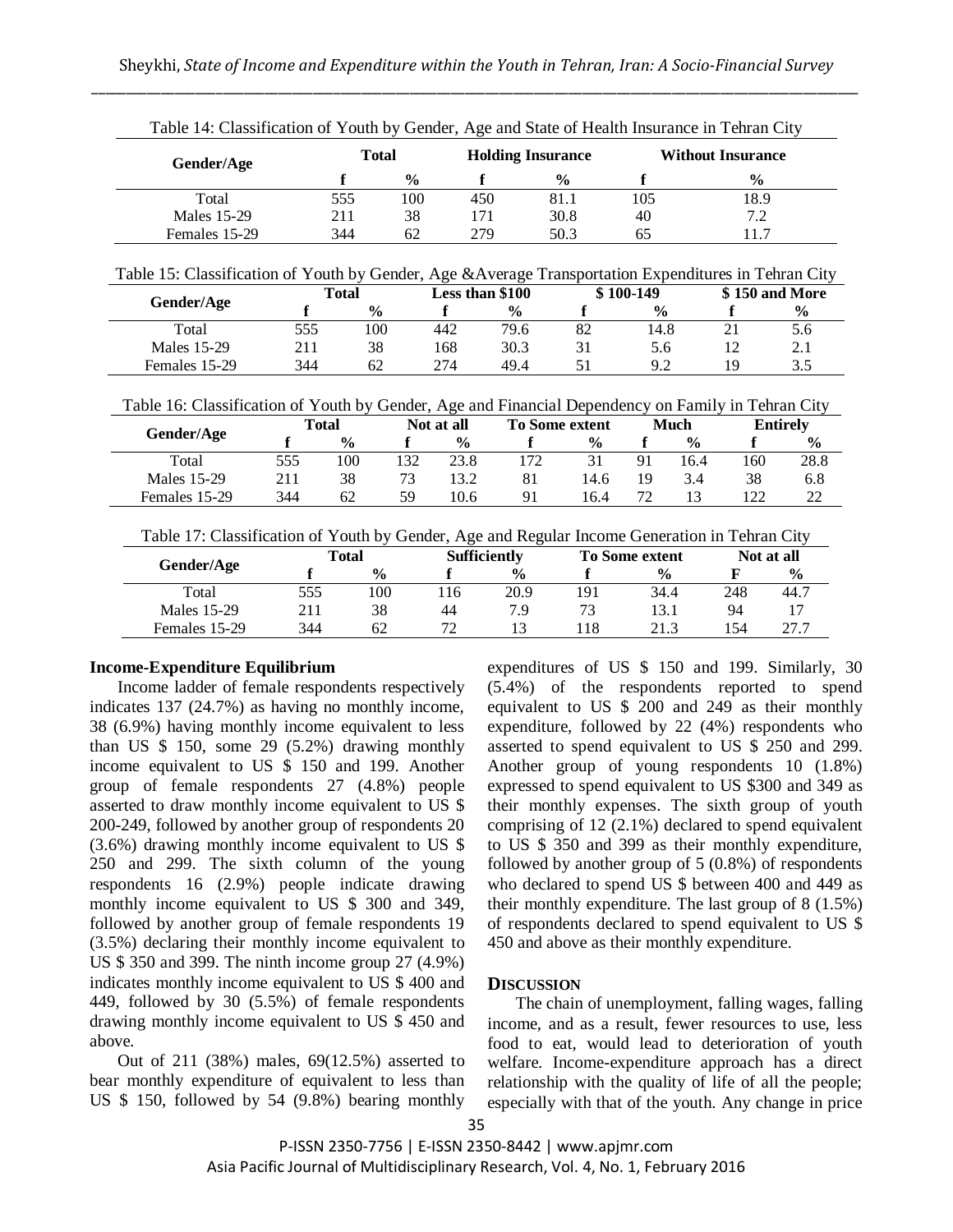levels affect expenditure, and as a result, the economy as a while. Any increase in income results in consumption behavior. Therefore, the positive income-expenditure improvement leading to the created process, may continue. Sociologically speaking, the demographic and economic trends need to be set in such a way that the youth of both genders when reaching the working age, could get the chance of having access to income. If it happens so, then many possible challenges could be avoided, followed by downward trend of vulnerability within the youth in a given society.

It is the inequality in income and expenditure or so to say, the gap between saving and investment that contributes to changes in the price levels leading to the youth poverty. The present research explores how income-expenditure relationship is influenced by genders, age, cultural differences and class. However, deprivation stemmed from unattended needs may lead the youth to committing crimes. Hence, incomeexpenditure relationship needs to be carefully and positively considered. Similarly, social disorganization caused by factors such a poverty, ethnic heterogeneity, and residential mobility somehow or the other affects income-expenditure relationship  $-$  leading to dissatisfaction within the youth not only in Iran, but in other societies as well. It may be so discussed that the economic deprivation of the youth may result in youth violence, the family health, the community movement and the like. On the contrary, some social researchers such as Allen [25] and Messner [26] have found negative relationship between poverty and crime; i.e., high levels of poverty are associated with lower crime levels.

As a whole, to avoid economic deprivation and bring about a reasonable relationship between income and expenditure of the youth, direct creation of jobs is a pressing point  $\equiv$  an attempt to raise ways and lessen earning disparities, especially those related to gender and race [27]. However, if consumption function is to maintain well, income factor must be ahead of that. Iran, with a young age structure needs to invest much on entrepreneurship so as to create income for its youth of (15-29) that is about 32% of the entire population [1].

## **CONCLUSION**

Income-expenditure equilibrium creates what is known as a circular flow of income, and if the flow is not there, many needs cannot be met. Therefore,

welfare policies must be so designed leading; to adequate income to meet the increasing expenditure with special reference to the youth not only in Iran, but in other countries as well. Reasonable and adequate income need to be earned by the youth in order to meet the increasing expenditures on food, clothing, housing, education, health, leisure etc. Welfare and earning needs of the youth need to be prioritized. That would lead the youth to be more productive and reliant, and if not, they would be deprived and vulnerable. However, if the process continues, the entire social health will be adversely affected. Since income- expenditure equilibrium is highly subject to state policies, or so to say, socioeconomic policies, thus reasonable and applied policies need to be designed and put into practice.

As far as the youth in Iran are concerned, creation of a balance between their income and expenditure would result in their improved health status, social network, their subjective well-being and their quality of life as a whole. Similarly, access to an adequate source of income will enhance the youths' self-esteem and improve their skills and competencies. Though the main reason for the youth unemployment is supposed to be population increase, yet other reasons are responsible for the problem. Similarly, youths' low-income and unemployment can lead to their marginalization, exclusion, frustration and their low self-esteem. To prevent bankruptcy, harmonization of income with expenditure is suggested, and likewise simple living is advised in addition to other strategies to reduce expenses. In modern age, the youth expect formal employment that is not always fulfilled, and that is where the youths' income and expenditures do not remain balanced. It is worth-mentioning that due to demographic change, and as a result increase of young population beyond the socio-economic carrying capacity, and the adequate infrastructures, emerging disequilibrium between income and expenditure is inevitable. Income-expenditure cleavage has also contributed to marriage delay in Iran in the past two decades with a focus on women  $-$  leading to emerging problems. Similarly, as a result of modernity and new lifestyles within young women, they too expect occupations and independent income earnings as men, and the shortage of which is a matter of concerns for the educated female youth at the time being. At the end, if the consumption function is to maintain in good order, income factor, or so to say,